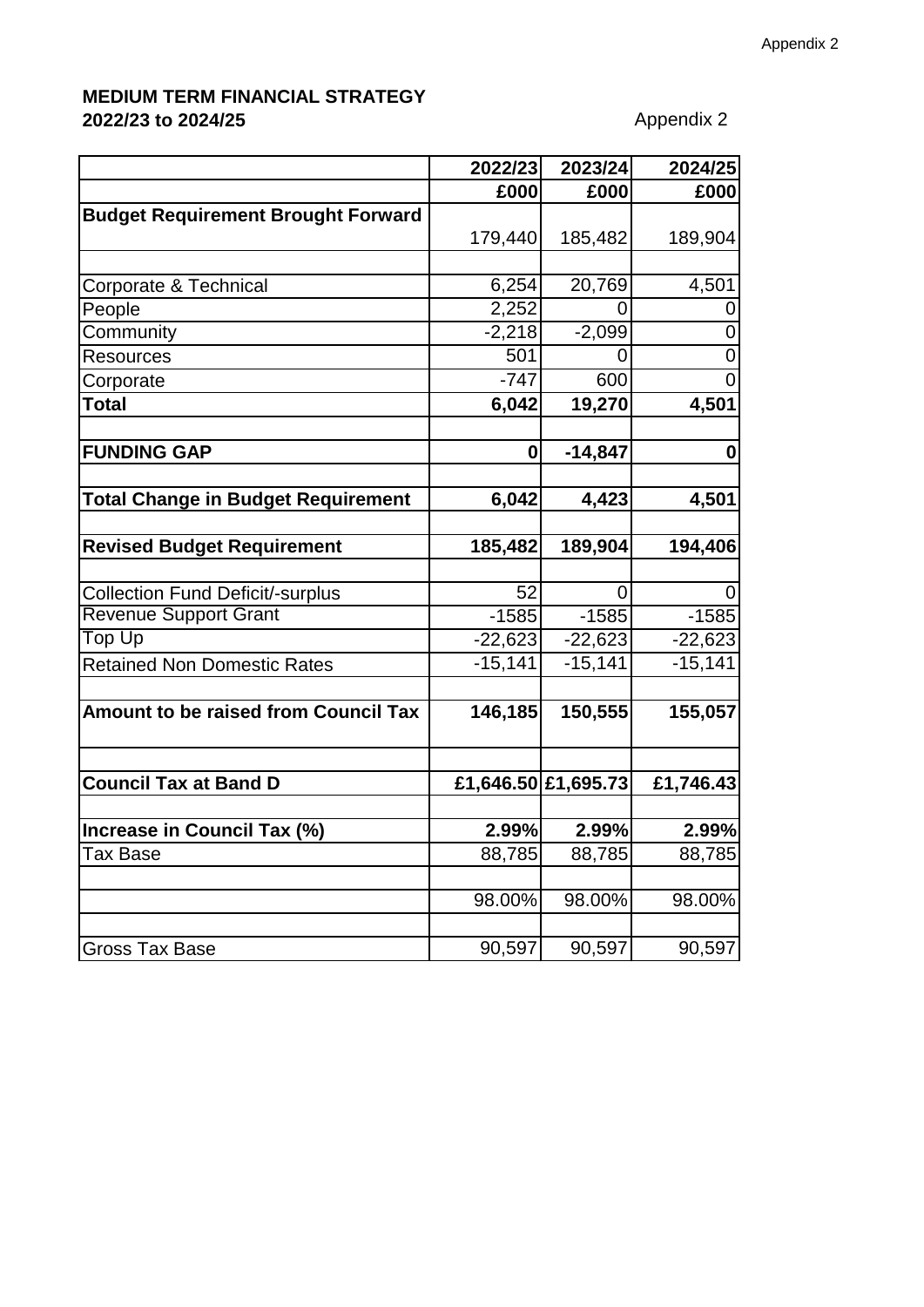## **MTFS 2022/23 to 2024/25 – Proposed investments / savings Appendix 2** Appendix 2

| <b>Technical Adjustments</b>                                                                        |             |          |          |
|-----------------------------------------------------------------------------------------------------|-------------|----------|----------|
|                                                                                                     | 2022/23     | 2023/24  | 2024/25  |
|                                                                                                     | £000        | £000     | £000     |
| <b>Capital and Investment</b>                                                                       |             |          |          |
| Capital Financing costs from additional Capital Programme                                           | 1250        |          |          |
| Implications of Capital Programme agreed for 2020/21 to 2023/24                                     | 2981        | 470      |          |
| Saving on Capital Financing costs - 2022/23 process                                                 | $-2000$     |          |          |
| Implications of Capital Programme agreed for 2021/22 to 2023/24 budget process                      |             |          | 225      |
| <b>Total Capital and Investment Changes</b>                                                         | 2,231       | 470      | 225      |
|                                                                                                     |             |          |          |
| <b>Grant Changes</b>                                                                                |             |          |          |
| Assumption that New Homes Bonus reduces in 2022/23                                                  | 728         |          |          |
| Reversal of previous reductions in NHB assumed on the basis it continues                            | $-728$      |          |          |
| Additional NHB over estimated sum (£3.185m v £3.176m estimated)                                     | Й           |          |          |
| Additional Social Care grant announced in SR estimated figure                                       | $-800$      | $-5600$  | $-8000$  |
| Additional Cost of Adult Social Care Reform                                                         | 800         | 5600     | 8000     |
| Increase - Core Spending Grant                                                                      | $-6000$     | $-6000$  | $-6000$  |
| Cost of National Insurance Increase                                                                 | 800         |          |          |
| Muliplier Adjustment from core spending increase                                                    | 1710        |          |          |
| £1.55b grant to meet additional COVID expenditure (one off)                                         | 6051        |          |          |
| Income compensation for sales, fees and charges - 3 mth extension                                   | 500         |          |          |
| <b>Extra Multiplier grant</b>                                                                       | 477         |          |          |
| Retain Multiplier grant at 2021/22 level                                                            | $-1710$     |          |          |
| <b>Council Tax Support Grant</b>                                                                    |             |          |          |
| Lower Tier grant                                                                                    | 1780<br>399 |          |          |
| <b>Total Grant Changes</b>                                                                          |             |          |          |
|                                                                                                     | 4,016       | $-6,000$ | $-6,000$ |
| <b>Other Technical Changes</b>                                                                      |             |          |          |
|                                                                                                     |             |          |          |
| Freedom Passes - estimated reduction in usage                                                       | $-1580$     | 1377     |          |
| Freedom Passes - revision to usage figures from London Council update                               | $-1271$     | 644      | 1000     |
| <b>Use of Reserves</b>                                                                              |             |          |          |
| Use of Business Risk Reserve for one off investment of £1m pa for 3 years                           | $-1000$     |          |          |
| One off Investment into front line priorities                                                       | 1000        |          |          |
| Use of Business Risk Reserve smoothed over 2 years                                                  | 3350        |          |          |
| Children's social care reserve - no applied in 20/21                                                | 852         |          |          |
| One of use of Reserves                                                                              | $-15700$    | 15700    |          |
| £2m 20/21 target underspend - to be added to reserves in 2021/22                                    | 2000        |          |          |
| <b>Total Other Technical Changes</b>                                                                | $-12,349$   | 17,721   | 1,000    |
| Pay and Inflation                                                                                   |             |          |          |
| Pay Award @ 2% pa                                                                                   | 2000        |          |          |
| Pay Award @ 2.75% pa                                                                                |             | 2750     | 2750     |
| Non Pay Inflation/budget pressures                                                                  | 2750        | 2000     | 1000     |
| <b>Total Pay and Price Inflation</b>                                                                | 4,750       | 4,750    | 3,750    |
| <b>OTHER</b>                                                                                        |             |          |          |
| Gayton Road Income - Reprofiling of income<br>Capital Receipts Flexibility - £2m applied in 2021/22 | 62<br>2000  | $-22$    | $-12$    |
|                                                                                                     |             |          |          |
| Adults Growth / Pressure                                                                            | 2644        |          |          |
| Growth Special Needs Transport - Childrens Services                                                 | 750         | 750      | 750      |
| <b>Growth Childrens pressures</b>                                                                   |             | 1100     |          |
| <b>Growth Regeneration Revenue Budget</b>                                                           |             | 1250     |          |
| Growth London Living Wage                                                                           | 450         | 450      | 1000     |
| Reversal of Transformation Savings                                                                  | 2000        |          |          |
| Adults growth Reduction                                                                             | $-565$      |          |          |
| Childrens additional growth<br>Reprofiling of COVID loss of income in Community                     | 565         |          |          |
| Directorate growth                                                                                  | $-300$      | 300      | 3788     |
| <b>Total Corporate &amp; Technical</b>                                                              | 6,254       | 20,769   | 4,501    |
|                                                                                                     |             |          |          |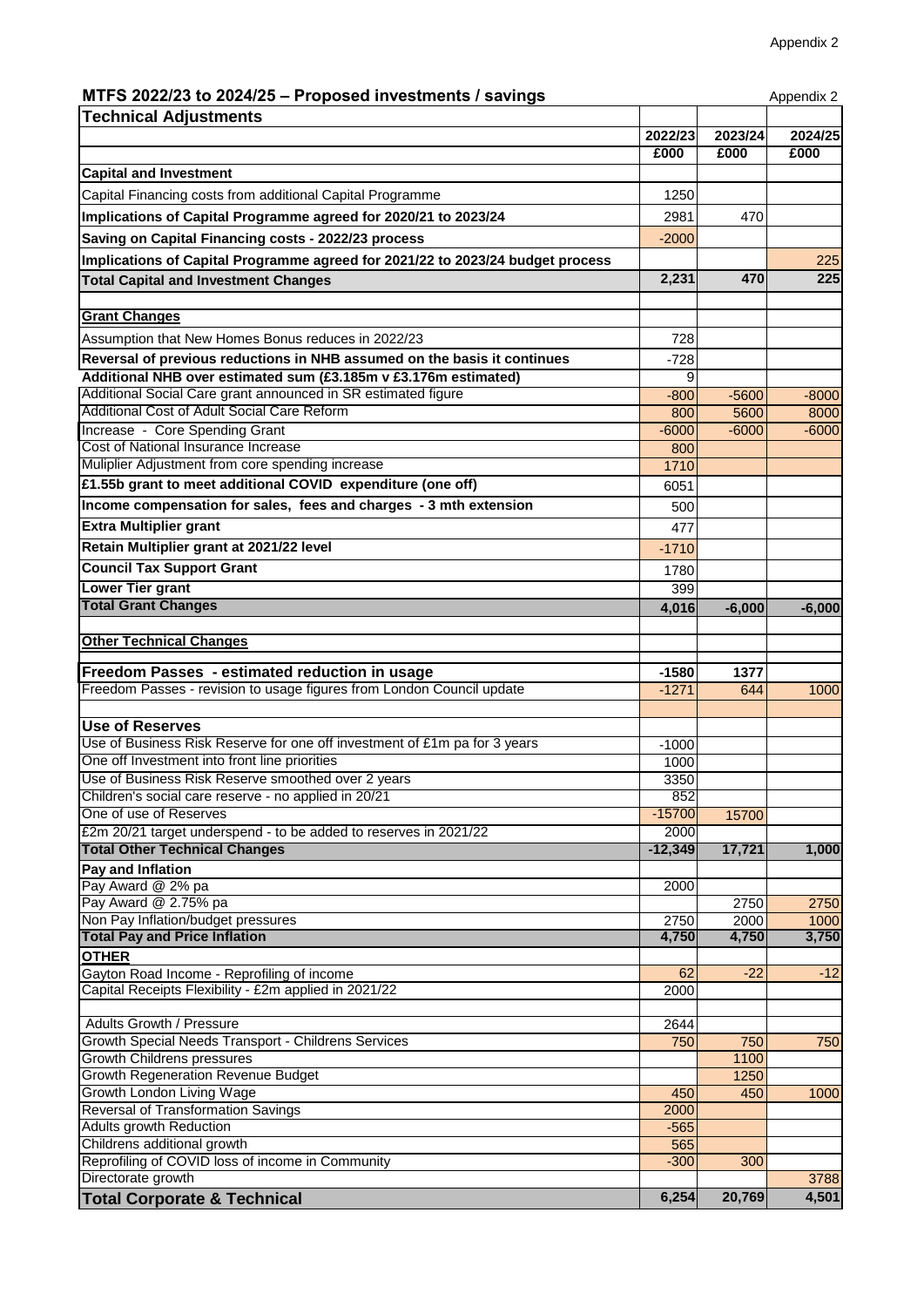| MTFS 2022/23 to 2024/25 - Proposed investments / savings |         |         | <b>Appendix 2</b> |
|----------------------------------------------------------|---------|---------|-------------------|
| People                                                   |         |         |                   |
|                                                          | 2022/23 | 2023/24 | 2024/25           |
|                                                          | £000    | £000    | £000              |
| <b>Children &amp; Families</b>                           |         |         |                   |
| Proposed Savings - Appendix 1B                           |         |         |                   |
| Proposed Growth - see appendix 1a                        | 1,205   |         | ()                |
| <b>Sub total Children &amp; Families</b>                 | 1,205   |         | 0                 |
| <b>Adults</b>                                            |         |         |                   |
| Proposed Growth - see appendix 1a                        | 1047    |         | 0                 |
| Proposed Growth - see appendix 1b                        |         |         |                   |
| <b>Sub total Adults</b>                                  | 1,047   |         | 0                 |
| <b>Total People Directorate</b>                          | 2,252   | O       | 0                 |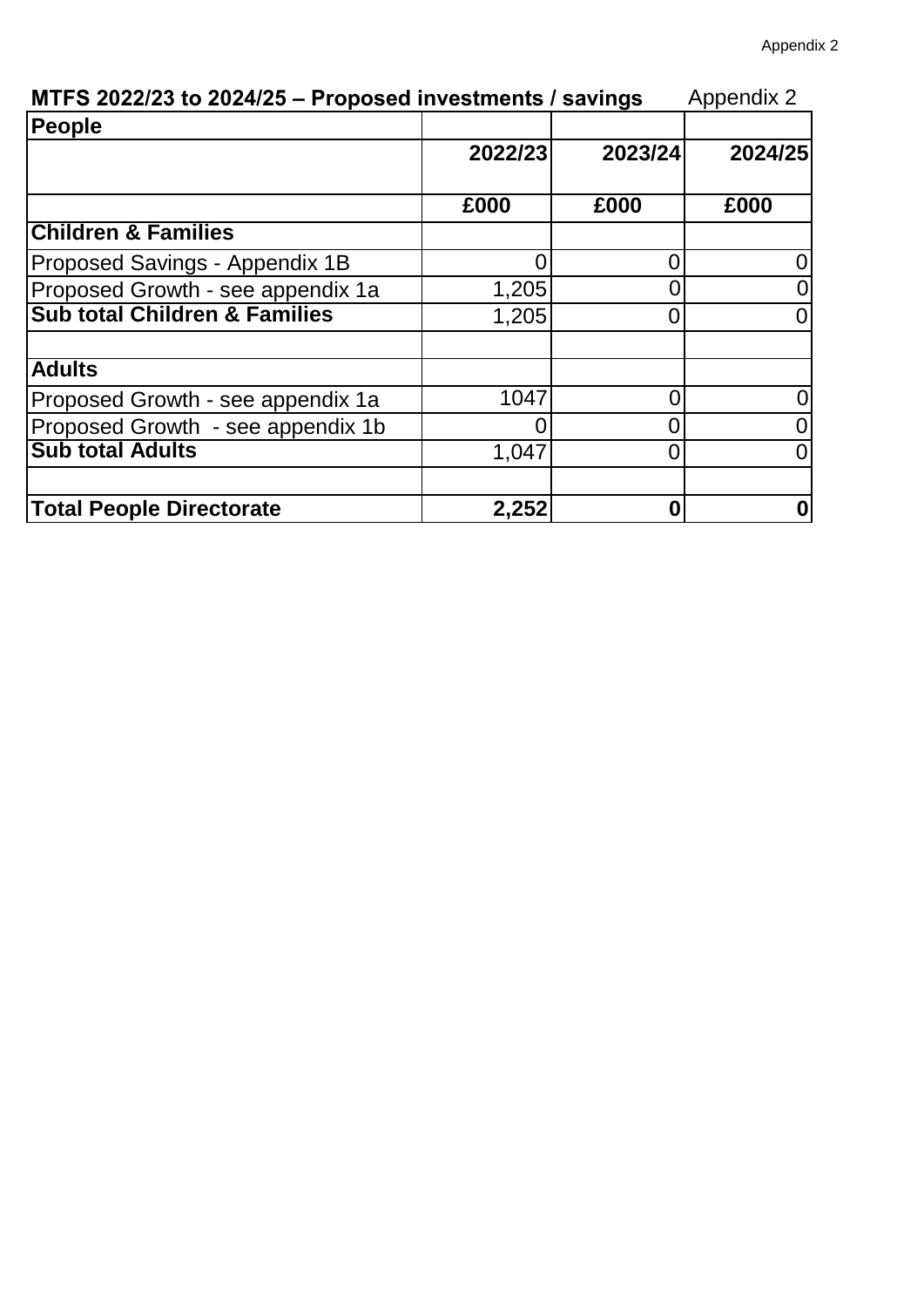| <b>MIT O EVELILO IO LULTILO – I TOPOJUM INTUJUNITIO I JAVINGJ</b> TIPPONOK L<br><b>Community</b> |          |          |         |
|--------------------------------------------------------------------------------------------------|----------|----------|---------|
|                                                                                                  | 2022/23  | 2023/24  | 2024/25 |
|                                                                                                  | £000     | £000     | £000    |
|                                                                                                  |          |          |         |
| Proposed Savings - see appendix 1a                                                               | $-300$   | $-600$   |         |
| Proposed Growth - see appendix 1a                                                                | $-1,918$ | $-1,499$ | 0       |
| Proposed Savings - see appendix 1b                                                               |          |          | 0       |
| Proposed Growth - see appendix 1b                                                                |          |          |         |
|                                                                                                  |          |          |         |
| <b>Total Community</b>                                                                           | $-2,218$ | $-2,099$ | 0       |

**MTFS 2022/23 to 2024/25 – Proposed investments / savings** Appendix 2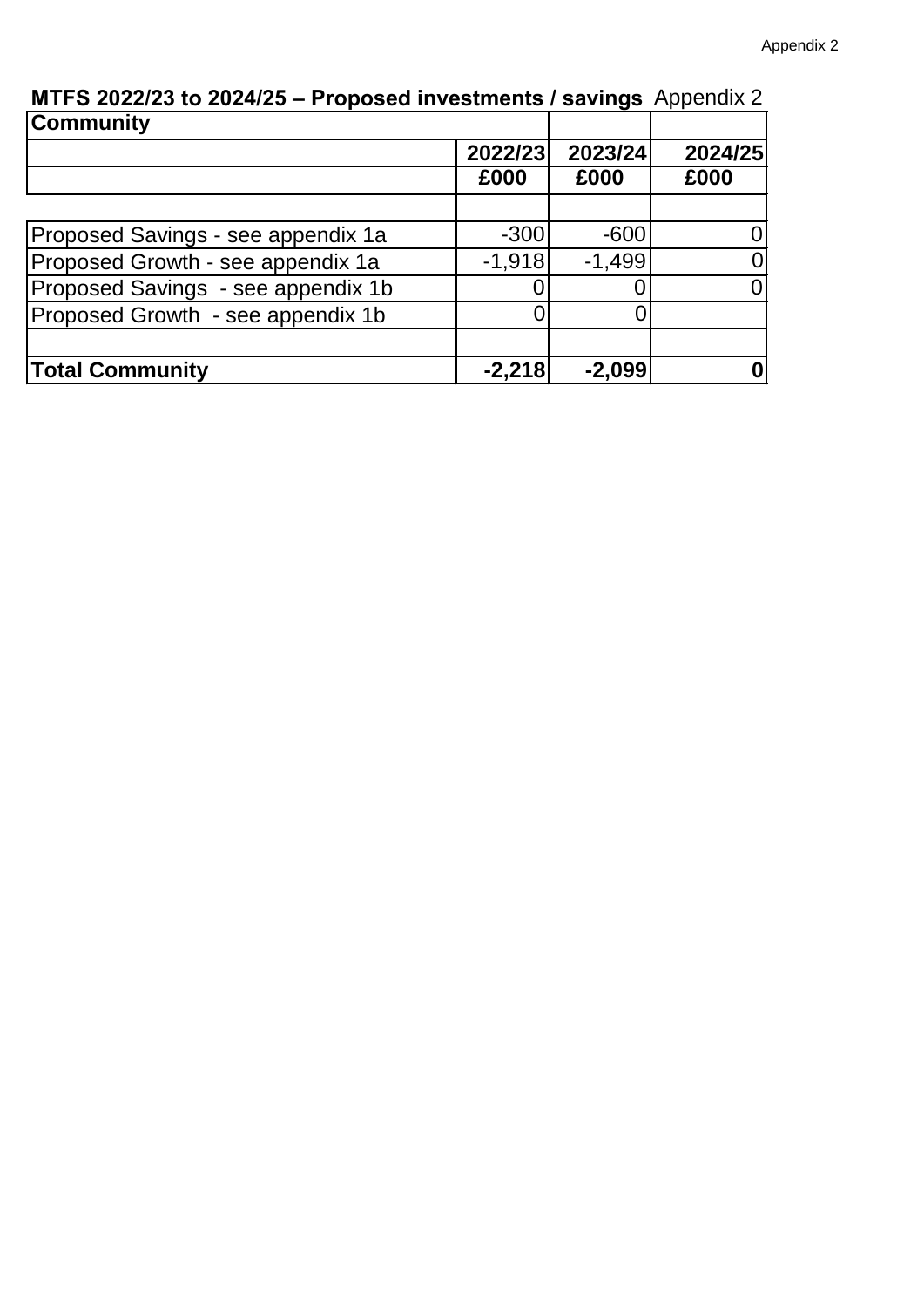| MTFS 2022/23 to 2024/25 - Proposed investments / savings |         |         | <b>Appendix 2</b> |
|----------------------------------------------------------|---------|---------|-------------------|
| <b>Resources</b>                                         | 2022/23 | 2023/24 | 2024/25           |
|                                                          | £000    | £000    | £000              |
| Proposed Savings - see appendix 1b                       |         |         |                   |
| Proposed Growth - see appendix 1b                        | 678     |         |                   |
| Proposed Savings - see appendix 1a                       | $-177$  |         |                   |
| Proposed Growth - see appendix 1a                        |         |         |                   |
| <b>Total Resources</b>                                   | 501     |         |                   |